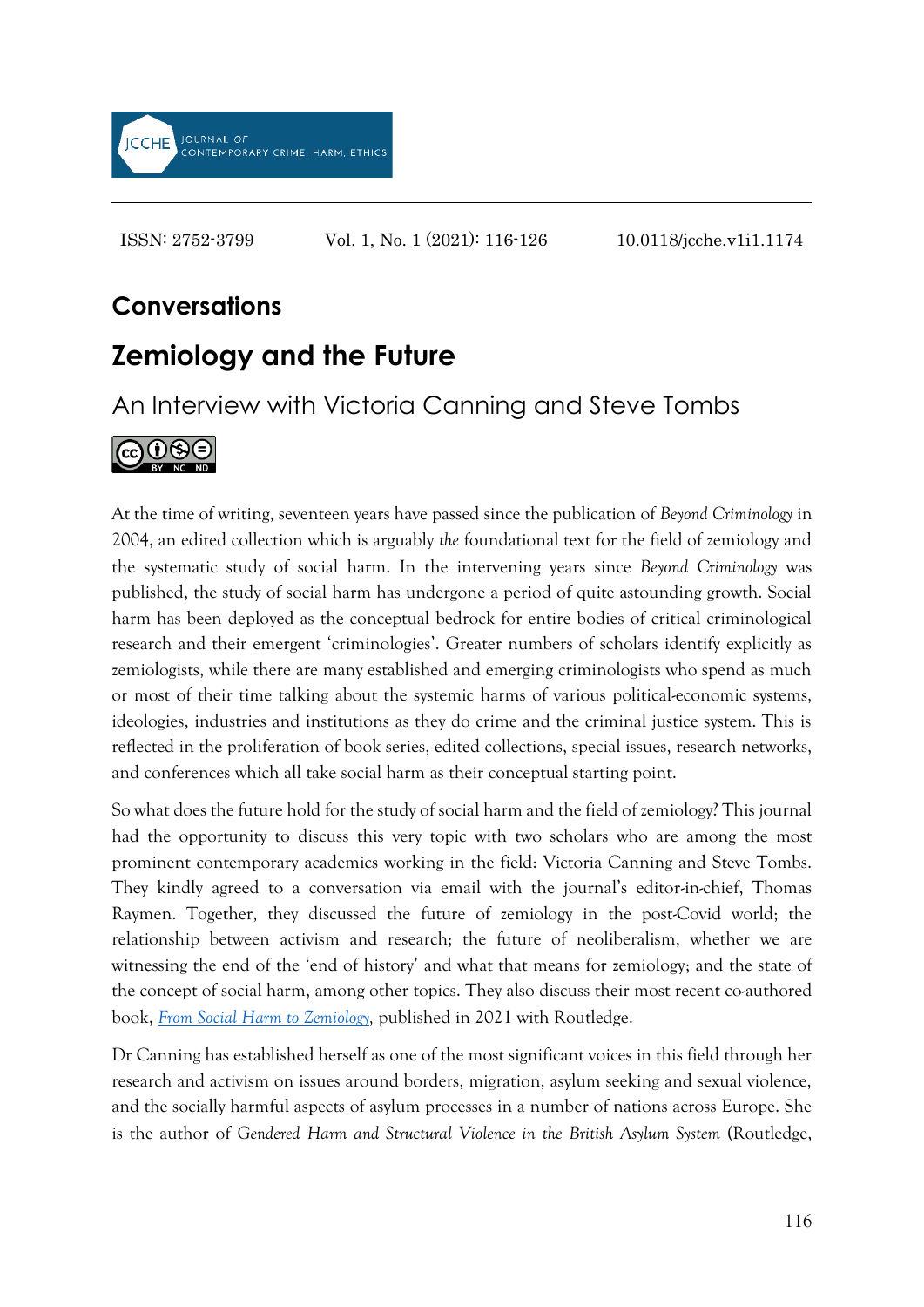2017) and co-editor of *Stealing Time: Migration, Temporalities and State Violence* (Palgrave Macmillan, 2021).

Prof. Tombs can be considered one of the founding fathers of zemiology. An editor of *Beyond Criminology*, Tombs is known for his research on corporate and state crime and harm. In particular harms, death, and injuries that occur in the workplace, in addition to reflections on the concept and study of social harm more broadly. He is the author of dozens of journal articles, and co-editor and author of numerous books such as *Beyond Criminology* (Pluto Press, 2004), *The Corporate Criminal* (Routledge, 2015), *Social Protection After the Crisis* (Policy Press, 2016), and *Criminal Obsessions* (Crime and Society Foundation, 2008).

\* \* \*

**Editor:** *You've recently published a book together,* **From Social Harm to Zemiology (Routledge, 2021)***. Firstly, what was the rationale for writing this book? And relatedly, what,*  in your eyes, is the significance of this book? What does it bring to the table that other *books on social harm haven't?*

**Tombs:** For me, as someone who has been involved in discussions about zemiology since their inception, I was increasingly frustrated about the prevalence but lack of clarity in the uses of 'social harm' and 'zemiology' and how this looseness implied or asserted a variety of relationships of this concept and perspective to 'crime' and 'criminology' which were simply confusing.

So in the book we identify at least four sets of relationships between crime and harm, all of which – often unreflexively - seek to incorporate within the ambit of crime 'harms' which on, a strict ('black-letter law') definition of crime, do not belong therein. In summary, these are: the extension of 'crime' into other forms of legal violation, beyond the criminal law; a considerations of harms which are formally punishable but not punished; the harms produced by criminal justice systems themselves – and, by implication, the category of crime and the discourses of criminology; moral critiques of non-criminalised harmful acts which are considered morally wrong if not legally so. My view is not that any of these juxtapositions is necessarily illegitimate but that when we operationalise them we need be clear what we are doing and why.

I had earlier written about the need to take a political position as to whether one was talking about criminology or zemiology, crime or social harm – this was in the (2018) edited collection by Avi Boukli and Justin Kotzé, *Zemiology* - and part of the rationale for this book was to tease out the relationships between these concepts and perspectives to allow a fundamental break between them. So while the book is called *From Social Harm to Zemiology*, it might more accurately have been called, as we state somewhere in it actually, *From Crime to Social Harm to Zemiology*. So we spend a lot of time in the first part of the book trying to distinguish between these concepts and disciplinary ventures. We may not have achieved absolute clarity in this but I think we have contributed to progress in this respect.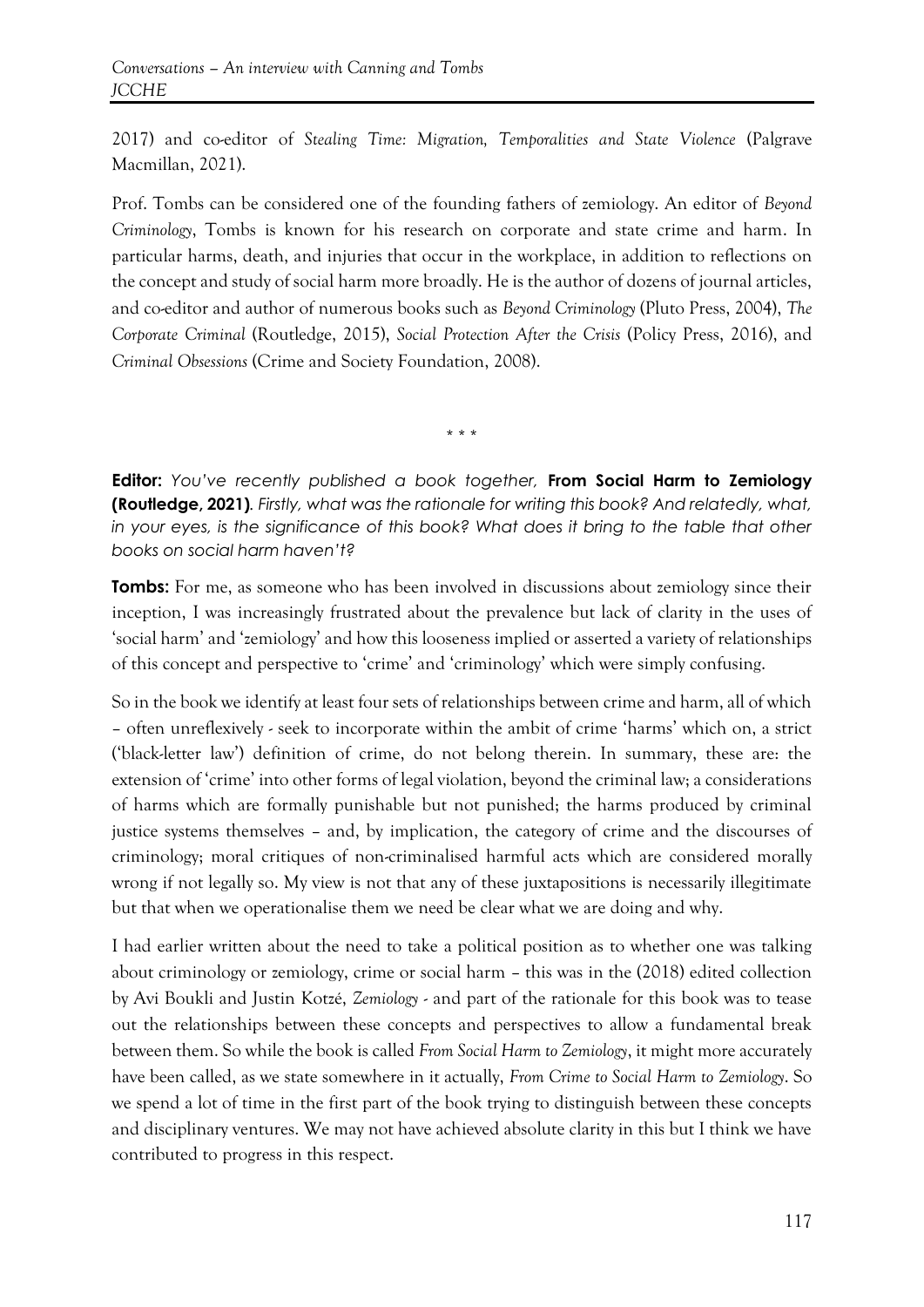**Canning**: This book came from many discussions about whether or not zemiology can or should be a separate subject. Many colleagues consider it a sub-section of criminology. For us, and in discussions with Paddy Hillyard who coined the term, this completely limits the study of social harm to the legacies of state centric criminology. This conflation can make social harm difficult to teach: my own research-led modules are not tied to criminological discussions of social harm and yet criminology texts continuously repeat the mantra that zemiology is under the umbrella of criminology. Like Paddy, we are explicitly saying that this is no longer the case. Social harm is often completely unrelated to transgressions of law or criminalisation – border harms, emotional harms, pharmaharms for example. Moreover, although criminology sells itself as interdisciplinary, it seems to be increasingly tied to oppressive systems pertaining to criminalisation – even if mitigating harms inherent to the systems. Many harms we are interested in originate from or are studied in anthropology, medicine, human geography and physical sciences – not criminology. By this then, we can encompass broader and more nuanced studies of social harm and the impacts thereof.

\* \* \*

**Editor:** *You are both obviously very prominent figures in the study of social harm and*  zemiology, albeit at different stages of your academic careers. Thinking about the future, *where do you see the field of zemiology going? What do you think are going to be some of the key zemiological issues of the future, particularly in the post-Covid world?*

**Tombs:** I'd like to look *back* and say that social harm and zemiology have already come a very long way in just over 20 years – we review these developments in the book and I will not rehearse these here, but the very fact that we are having this discussion is a testimony to this point. Moreover, looking forward, as inequalities within and between nations increase, not least as indicated by the current grotesque inequalities in access to vaccines as 'intellectual property' and associated patents are protected by 'Big Pharma' and their state allies, Covid remains an unfolding crisis – there is no 'post-Covid' of which to speak. Meanwhile, the severity of a global virus may fade into relative insignificance, or indeed be overlain by, the manifestations of climate catastrophe as these become present realities not just across South East Asia or The Sahel, but become stark presences in the hitherto relatively comfortable heartlands of the Global North. In these contexts, zemiological analyses and responses become ever-more pressing.

**Canning:** Zemiology is already gaining more traction as more people come to see that harm is more influential and generally impactful in their everyday lives than constructions of crime. This is explicitly what we have been told by colleagues, but also outside of academia. Moreover, the book has already been sold in more than 20 countries – Indonesia, Columbia, Hong Kong, New Zealand – which indicates to us that there is a contemporary want for people to engage in different ways of seeing many of the problems we have around us. In some senses, the structural violence inflicted through responses to Covid, and the harms that these have accumulated, gives an insight into the endemic impacts of unchecked power and inequality, as well as a lack of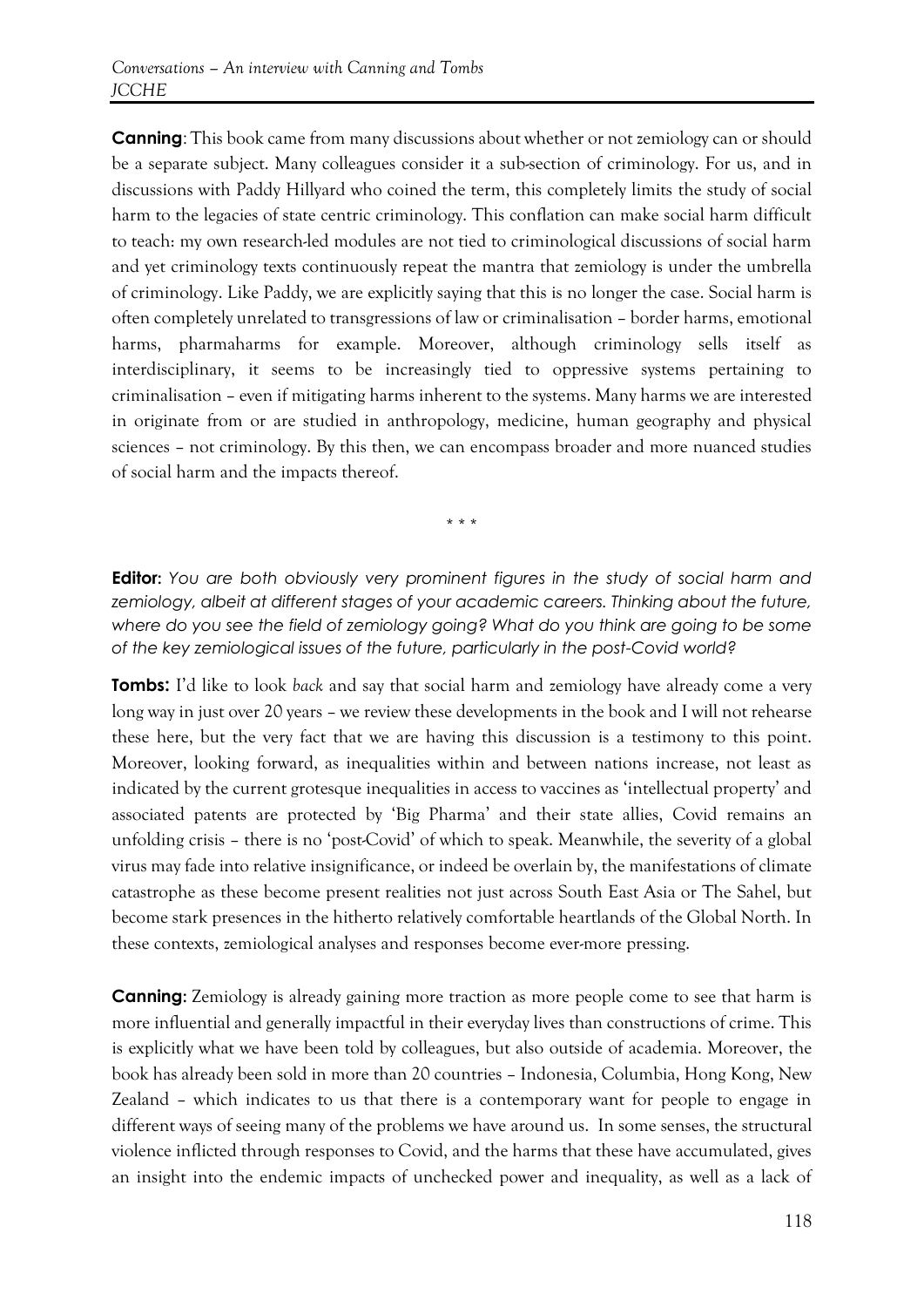political accountability as we continue to see. As the planet, and the people and non-humans on it, become ever more affected by the impacts of climate catastrophe and capitalistic consumption, the more a zemiological influence can support us to see how and why these harms come to be, and how and we can or should dismantle them.

\* \* \*

**Editor***: You are both activists in different areas, and this activism has always seeped into and informed your work – something which I expect many of our readers will identify and sympathise with in terms of their own activism and research. But in recent years it seems that there has been an ever-greater fusion of academic research and political activism.*  It's no longer necessarily the case, to provide a crude distinction, that people do their *academic research in the week and then in the evenings or at the weekend go off and engage in their respective forms of political activism. The two seem to be increasingly fused together. In your book you make the case for what you describe as an 'activist zemiology'. As you emphasise in that part of the book, social scientific research has always been imbued with particular politics and values, and the idea that social scientific research can be 'value-free' is in many respects a fantasy. But what seems to be happening is a step further, in which academics are directly taking up the cause of a particular group or movement. And it seems that this is a starting point of much research, rather than its conclusion. So what I wanted to ask you both is whether there are there any risks, as you see it, with taking up the cause of particular movements or groups of people? Of academics positioning themselves on the 'side' of a particular movement or group? In the sense that it can prevent or disincline academics to engage in valid critique of such movements or groups; encourages academics to ignore certain realities; or forecloses certain lines of enquiry, analysis, and theorisation?* 

**Canning:** As with the points we made in relation to the myths of value freedom, the points this question raises already assumes that activist work is different in its endeavours to non-activist work. Who develops any given project is already embedded in how or what that person – or group of people – see the world. The very questions we ask and lines of inquiry we all take are based on this. Moreover, there is a power and positionality that allows for certain groups to develop research in the first place – and this disproportionately excludes those most likely to be seriously affected by harm. So, the question effectively reiterates the myth that we untangle in the book.

In relation to 'taking sides', and as we are clear on, if harm is evidently being inflicted, or systems are inherent to its production and reproduction, then the question comes down to whether or not the researcher is ethically OK in themselves to be a bystander to harm. That, by the very nature of researching harm, is the crux of it.

I do want to pick up on one point, however. The term 'activist' is being increasingly derided in political circles, as we have seen in relation to the undermining of 'activist lawyers' in immigration law in the UK. Quite basically, they are doing their job – upholding legal processes – in the face of a government which is hell bent on reducing specific forms of immigration, even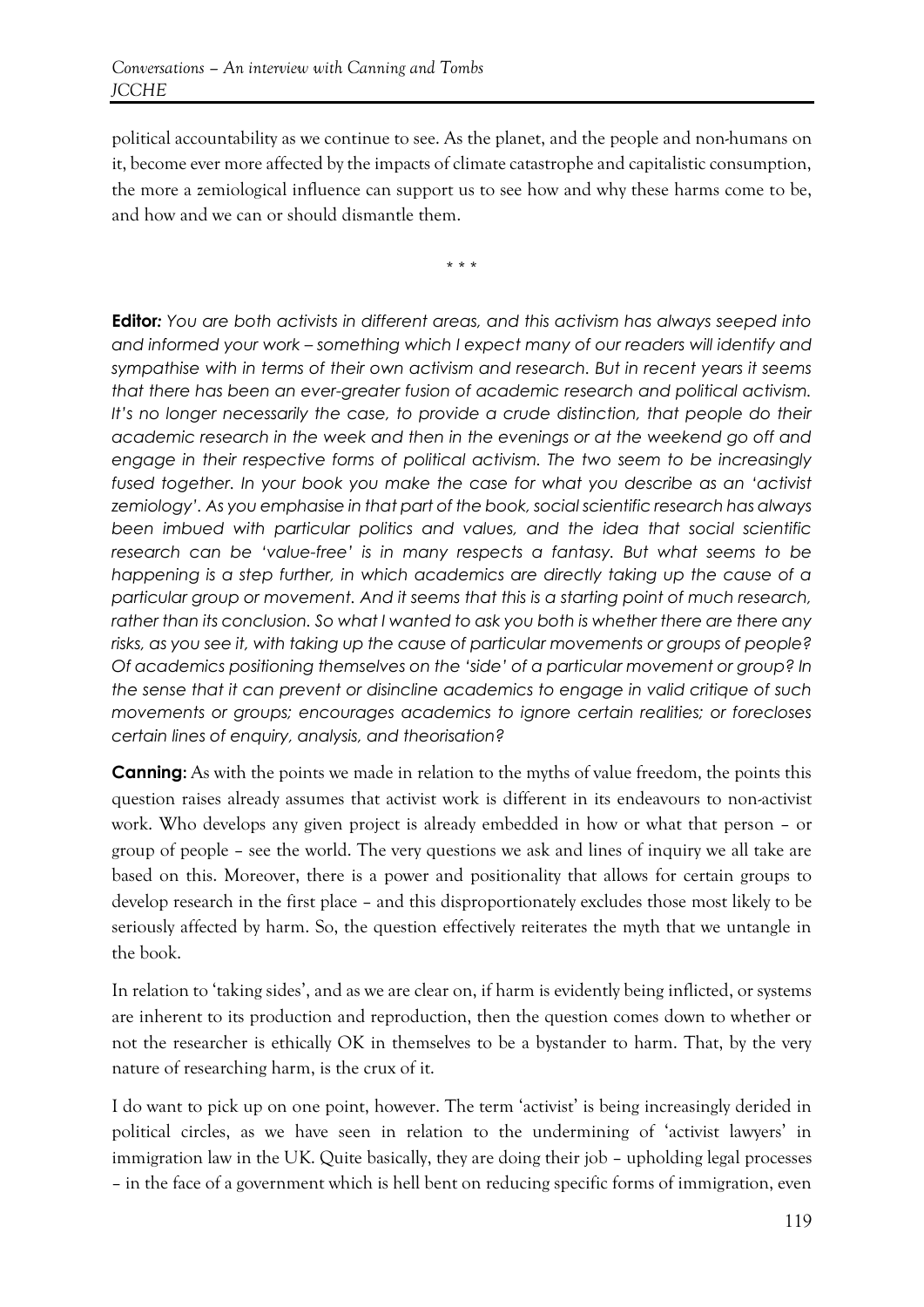if it means breaking their own laws. So, this term becomes derogatory when it is used in counter hegemonic processes. On the other hand, there is a tendency for academics to embrace the term 'activist' when not necessarily engaging with activist movements, but instead discussing them from positions of privilege. In this sense, the term is complex and can be a double-edged sword.

**Tombs:** Yes, Vicky has said pretty much all I might have said and more. Just a few points of emphasis. To reject value-neutrality is not to deny that there are implications of viewing the world from a particular perspective. But such problems – always highlighted by those with pretensions to value-neutrality and commitments to liberal virtue of 'balance' - are at least mitigated where researchers recognise, describe and are honest and open about the perspective from which their research commitments, questions, and modes of analysis and dissemination originate. Put simply, we can only start to value objectivity in social research after we recognise that much of the research conducted in western liberal democracies is highly partisan in the first place. The historical development of the social sciences has been inseparable from 'partisanship', never 'value-neutral'. To eschew value-freedom does not deny openness, accountability, rigour, honesty and transparency. But following our previous points, these requirements should apply to all researchers. All research is value laden, and if there are value commitments which underpin any piece of research then there are, therefore, implicitly or explicitly, particular interests which it might further (and might not). These are choices which all researchers make, whether they recognise them or not.

**Editor:** *I think it is fair to say that a lot of critical criminology and zemiology is left leaning and/or socially and culturally liberal in nature. Do you think there is any place for certain brands of conservatism in critical criminology and zemiology?*

**\* \* \***

**Canning:** This positions these disciplines as separate to society. In the UK, we have been living under a conservative government for more than a decade. Simultaneously, there has been a rise in right leaning governments globally across the same time trajectory. By default then, we are always engaged in conservativism. It also comes down to what is considered 'conservativism'. For me, many of the texts I read in critical criminology remain dependent on predominately white male interpretations of the world around us. Others do not break away from the narrow, statecentric confines of crime and criminal justice – so although often critical in their engagement, can still be conservative in their vision for moving away from these processes.

Moreover, even in critical criminology and zemiology, there has been some shifts to employing fairly restrictive means of controls on who or should be 'allowed' to speak – as though we can pretend discussions or opinions we don't like just don't exist. For me that is not helpful – some of our students may hold the very opinions we protest, certainly many of my family and friends do. Life is not like Twitter – we cannot just block who we don't like to hear.

To summarise – for me, conservativism in various ways already exists in these spheres. Do I think that zemiology will benefit from conservatism in its progression? Given that so many of the harms we document in the book are inextricably linked to conservative rule then – no.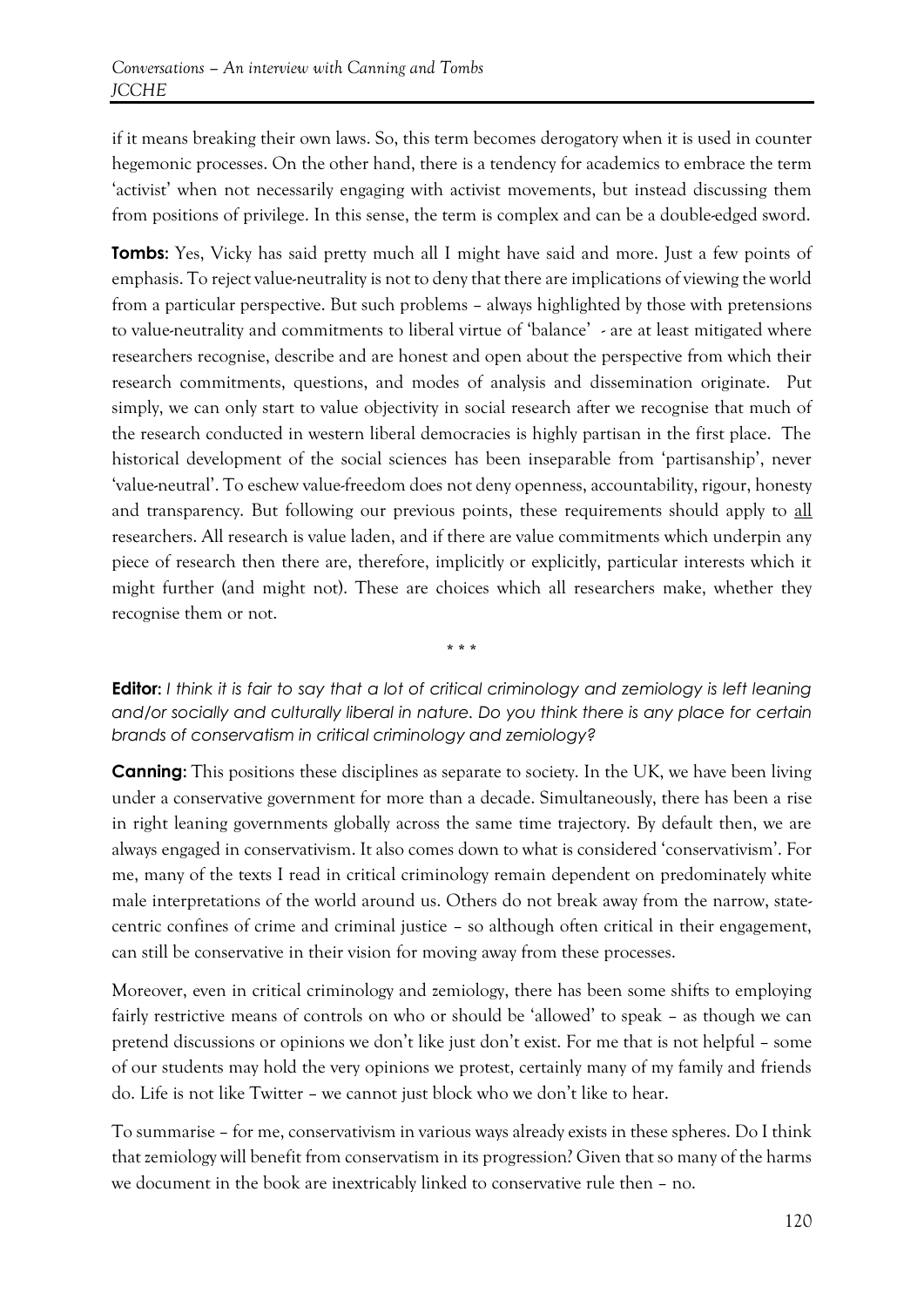**Tombs:** Again Vicky has answered the question really, but one more – obvious! – observation. We both – as do you and many readers - work in universities which are pretty conservative institutions, whether at the more or less elitist ends of the spectrum. And wherever we work in the sector, we work from positions of relative privilege as academics – albeit that privilege is highly differently distributed of course, not least by age, gender, ethnicity, employment status, and so on. Universities and academia are microcosms of the structural inequalities that define the societies of which they are a part and which, in an Althusserian sense, in turn function to produce and reproduce. That is, they and we are part of, by definition, an essentially conservative social order.

**Editor:** *The question of providing some coherence and stability to the concept of social harm is obviously one of the big issues confronting zemiology and the study of social harm. Arguably, it is an issue which has yet to be adequately resolved. I was drawn to the following passage from your book on this topic, which I found interesting:* 

**\* \* \***

[I]n our view, we can reflect very fruitfully on the question of what makes harm harmful and how we recognise harm without setting out an ontology of harm per se. This may be a provisional state of affairs – beyond the scope of this text but something to be determined or achieved subsequently. Or, it may be that interrogating the question rather than reaching an answer is the key here: it might be a productive process without endpoint, so that what is experienced as harm, recognised as harm and approximates some of the criteria discussed in this chapter to date, therefore counts as harm in an empirical sense, perhaps always subject to challenge, contest, confirmation and in the absence of any epistemological or ontological certainties? (Canning and Tombs, 2021: 102)

*This passage, particularly the latter half of it, is arguably a borderline emotivist take on the question of harm. How, then, do we avoid the tendency for zemiology to become a relativistic list and descriptive account of things we don't like very much?*

**Canning:** Again, like value freedom, the idea that something is emotive is only really ever applied when the arguments being made are counter to dominant narratives. Harm is not about what 'we don't like very much'. Let's take the example of my main research area: borders. I don't like borders very much. I dislike airports, passport queues and now – with Covid and Brexit – the bureaucracy that comes with international travel. I hate delays and rescheduling of flights. Add my fear of flying to this and it's fair to say I hate borders and waiting – the longer the queue, the more anxiety I experience before I get on a plane.

But my dislike of borders in this sense is completely inconsequential. Borders do not cause me harm. I am Irish – my passport is in the top three most powerful passports in the world, so the bureaucracy I experience is comparatively negligible. I am a white woman – amongst the demographic *least* likely to be stopped for searching. My movements across borders are usually for work or leisure travel – not to ensure family reunification, safety from persecution, or to leave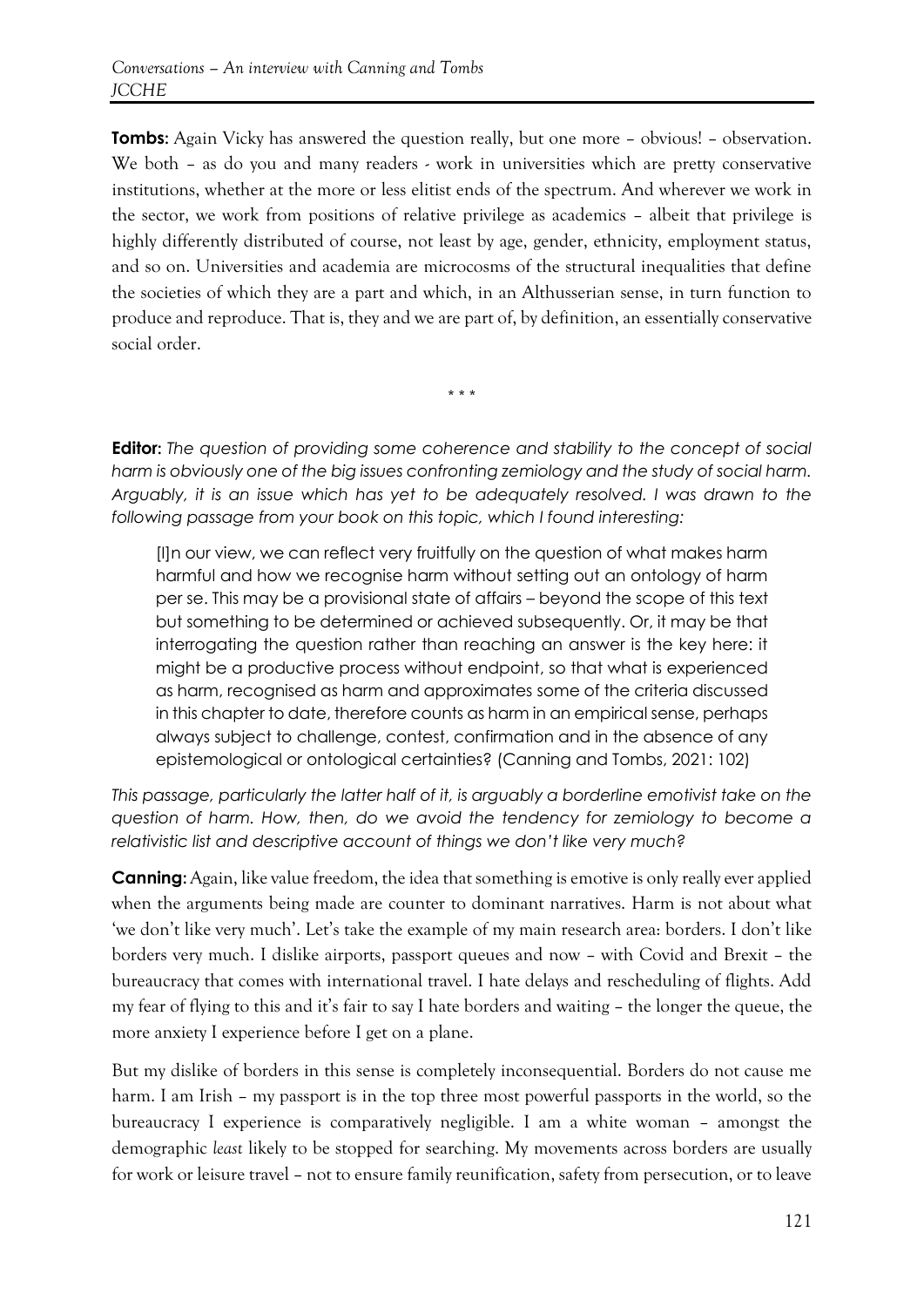poverty behind. Only if restrictions were implemented which were to affect my freedom to cross borders might this dislike turn into potentially *harmful* circumstances: the emotional harms of stuckness, the loss of months and years that cannot be recouped, state inflicted poverty or bureaucratic violence. These are harms, and they are based on global and demographic inequalities.

Moreover, and as I've covered in in-depth analyses in *Gendered Harm and Structural Violence in the British Asylum System*, harm does necessarily not come in lists or descriptive accounts – it is intricately tied to complex social relationships and concepts which explain the intricacies of harms as they are experienced and indeed produced at micro, meso and macro levels – some of which we use as examples in Chapter Three of our text.

**Tombs:** Yes, I think we can avoid a relativism. It is reasonable to consider including in our understanding of social harms any "descriptive account of things we don't like very much", to use you phrase. Or, indeed, things *other people* "don't like very much" – because, as we say in the book, taking account of peoples' lived experiences and what constitutes harm for them is one reasonable starting point in defining social harm, and certainly, for us, preferable to simply accepting state defined hierarchies of harm. But these are *suggestive* only. We then have to evidence and argue any claims for harm – as we would expect. This entails measurement and it entails analysis. So as Vicky makes the point about border harms, I might say similar about one of my own longstanding concerns – deaths, injuries and illnesses caused by work. To me these represent harms, and to those who experience them, directly or vicariously, they are harmful, too. But this is more than a labelling exercise based upon preference or prejudice. Deaths, illness and injury at work are relatively normalised in or society – yet they are the source of profound physical, emotional and psychological, financial, economic and cultural harms – harms which myself along with a handful of other academics and, more significantly, a gamut of campaigning organisations and activists have long documented empirically and analytically.

\* \* \*

**Editor:** *Getting a little bit more specific on your particular areas of research, the issue of borders and migration is always a hot topic, but particularly so over the last few years. Your work, Dr Canning, is very much focused on the issue of borders and the harms of contemporary border regimes. What, in your eyes, is a progressive kind of border policy? And are there potential harms to consider around open border and free movement policies that are perhaps neglected in the criminological and zemiological study of borders?* 

**Canning:** Let's be clear here: borders are very open for very specific travellers. As the Passport Power Index shows, people from the Global North, Australia and New Zealand are able to travel almost freely across most corners of the globe. Compare that to the Global South, where visas restrict travel or ciminalise those crossing borders as 'illegal'. To be specific, if you are from New Zealand you can travel without a visa to 92 countries; Germany, 101; Spain, 100; Australia, 91;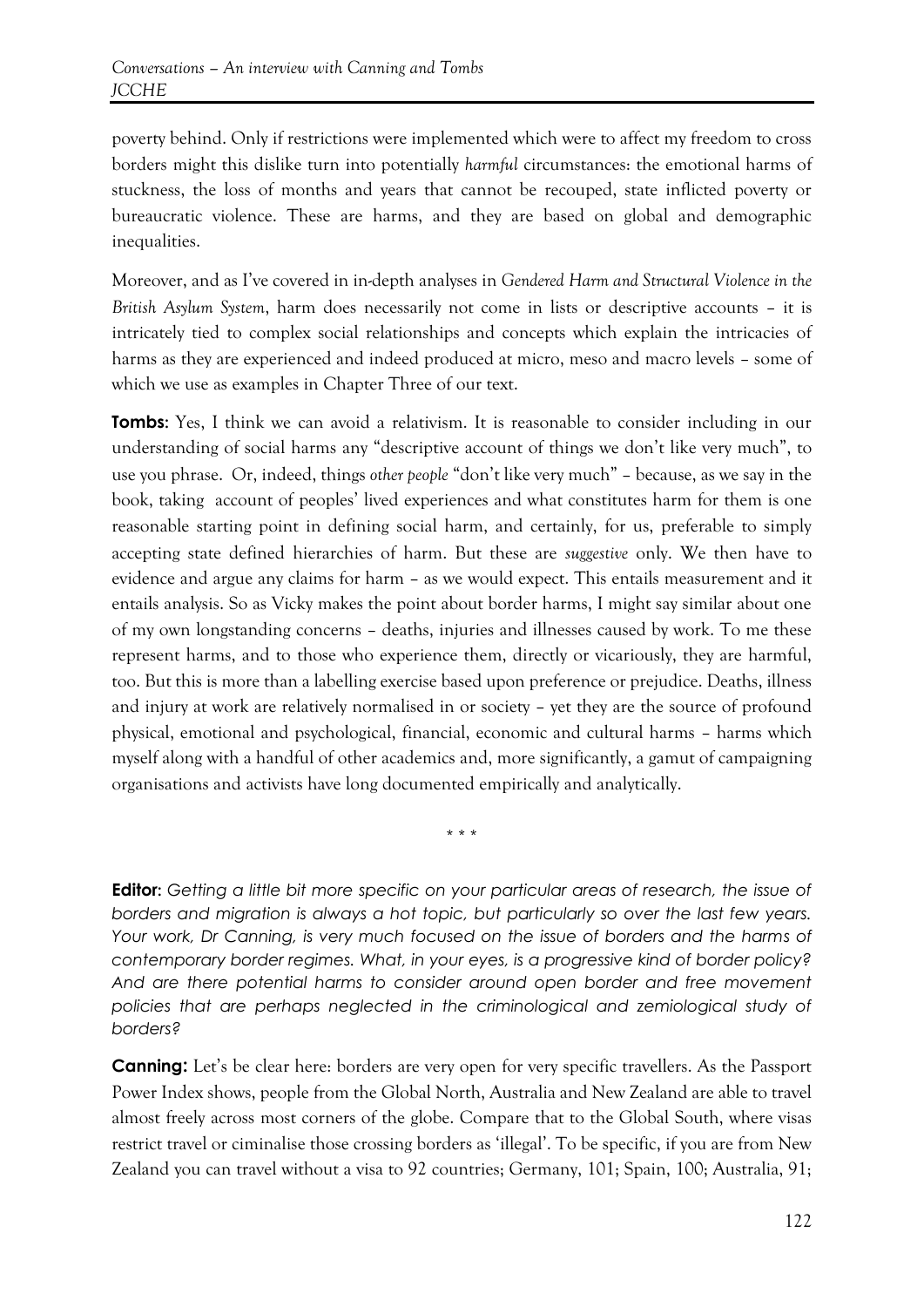Austria, 100; Italy, 100; Ireland or Switzerland 97 countries. If you are from Afghanistan or Iraq, you can enter visa-free to just 4 countries; Syria, 8; Somalia, 8; Pakistan, 7; Yemen, 8 countries. What do the latter have in common? Well, they are all countries which have been affected by conflict, war, occupation (including by allied forces), and colonialism. Indeed, as we speak and as Kabul falls, the implications of this inequality in visas and travel is becoming ever more obvious, including for Afghans who have been working with the British or US governments.

What is being referred to here is a challenge to opening borders or facilitating free movement for people who most need to travel for safety or survival – ie, fleeing poverty, conflict or persecution – rather than those who may need to cross borders the least – holiday goers, bright eyed world wanderers and wealthy businesspeople. So my answer is this: until we actually start to approach terms and contexts critically from the offset, we will continue having false debates about 'opening borders' and 'free movement' because – inherently – we are not acknowledging the processes of power that are constructed by legacies of racism and coloniality through which borders are enforced against *some* people from *some* places, and not others.

\* \* \*

**Editor:** *It's reasonable to suspect that we're going to see a lot of zemiological analyses of the way in which various governments handled the pandemic. You're both UK-based academics. Where would you begin with a zemiological analysis of how the British Government handled the pandemic?*

**Tombs:** Yes, for sure, and of course as we completed this text we were located in England, so got a devastatingly up-close view of state-imposed social harm as the Johnson Government in particular delayed, prevaricated, obfuscated and lied, whist in general distributing the harms of the virus and its wider effects disproportionately onto the poorest and most disadvantaged sections of society whilst at the same time capitalising upon aspects of it as a source of political, economic and financial opportunities.

But rather than focus on the English and UK government responses per se – I've just written about these with Joe Sim for a special issue of the journal *Justice, Power and Resistance* - I'd like to say this. From the very end of 2019 onwards, and through 2020, Governments around the globe were all confronted with the novel, deadly challenge of coronavirus. Across the globe there were significant variations in the level of preparedness for a health pandemic and then when and how Governments approached the management of Covid-19 in particular – with markedly differing aims and, importantly, outcomes, with 'what works' varying markedly. So what this of course tells us is that if the virus was a naturally occurring phenomenon – viruses, after all, are essential agents of human existence - the disaster that it provoked was not at all natural – it was social, the result of social priorities and choices, related to existing economic and social inequalities, and to decisions to maintain or develop systems of health care and social protection which were more or less robust, more or less effective, more or less harm preventing or mitigating.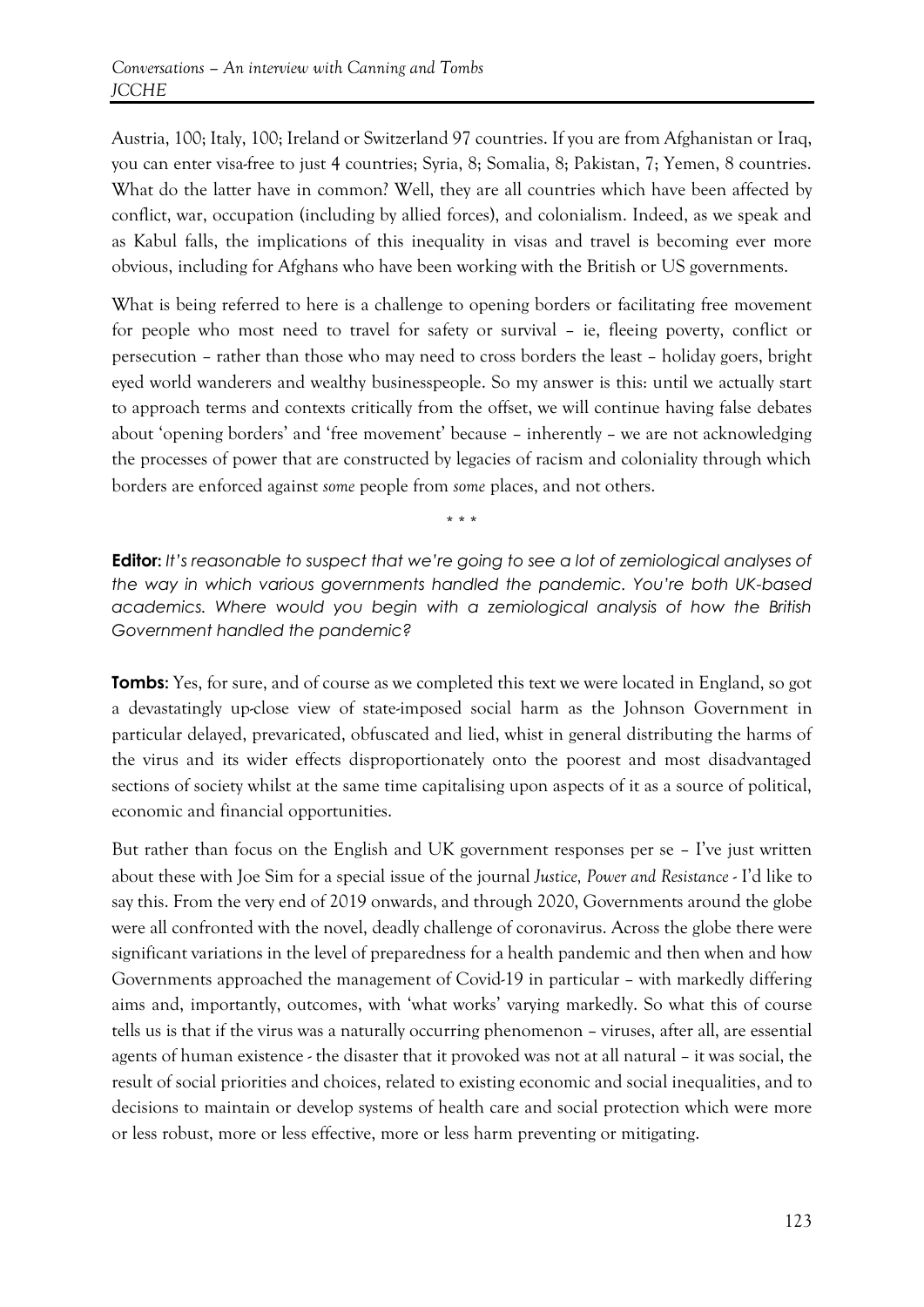One of the other conversations that emerged as the effects of the virus began to become manifest was how to measure the harms that it had produced – and would continue to produce. Most crudely, these were measured in most extreme form of physical harm, namely loss of life (even if there were considerable controversies in determining who or what counted as a coronavirus death in many jurisdictions). But to measure the harms generated by the virus in deaths alone is wholly inadequate. Many lives were changed detrimentally by the lasting health effects of contracting the virus. Nor is there any there any knowing, for example, the emotional and psychological trauma experienced during 'lockdowns', as a result of fear, isolation, bereavement, of abuse within households and so on, nor the damage caused by the closure of schools, in some states for months, nor of the legacies of the economic and financial harms via un- and underemployment, deprivation, increases in poverty-related illnesses and morbidities, suicides, and so on. Nor is it to account for the harms associated with the damages to the cultural lives of states and their citizens - theatre, film and music industries have all been altered irrevocably and detrimentally. All of these harms – and the dimensions of harm are far greater than indicated here - will be continue to be felt across the globe for years to come, irrespective of how the virus is managed in national and international contexts in the future. And they will, as you state, be the focus of zemiological analyses.

\* \* \*

**Editor:** *I'm going to broaden out a little bit now to talk about neoliberalism and its future. Zemiology has often taken aim at neoliberalism as the source of many forms of social harm. But we're currently at quite an interesting and uncertain moment with regards to neoliberalism. In the emergency response to the Covid-19 pandemic, governments all over the world completely abandoned the whole 'fiscal credibility' rule and spent vast sums of money on furlough schemes and other measures to fight the pandemic. And it seems big government spending is not just a one-off emergency response – as it was with the bailout of the banks during the global financial crisis in 2007/2008 – but is going to be sustained into the future, albeit selectively. Joe Biden's stimulus package and other policies is running his budget deficit into the trillions of dollars. In the UK, the Conservatives are spending significant sums of money on infrastructure and are launching a National Infrastructure Bank as part of their apparent commitment to tackle climate change and*  facilitate the 'energy transition' away from fossil fuels. One significant role of this bank, to *reference the UK Government's literature, is to try and kick-start this energy transition by directly intervening, investing, and providing equity to those projects where there is a 'shortfall of private investment' (HM Treasury, 2021). Numerous countries globally are beginning to trial a universal basic income (UBI). Elites like Klaus Schwab, the executive chairman of the World Economic Forum, has quite publicly denounced neoliberalism, globalism, and advocated deglobalisation and a shortening of the world's supply chains, particularly as Covid-19 showed their fragility (Schwab and Malleret, 2020). These are significant departures from neoliberal orthodoxy, and scholars such as Anton Jäger and Daniel Zamora (2021) have spoken about the emergence of what they call the 'transfer state', while the likes of Jodi Dean (2020) suggest that we're moving beyond neoliberalism into an era of neofeudalism.*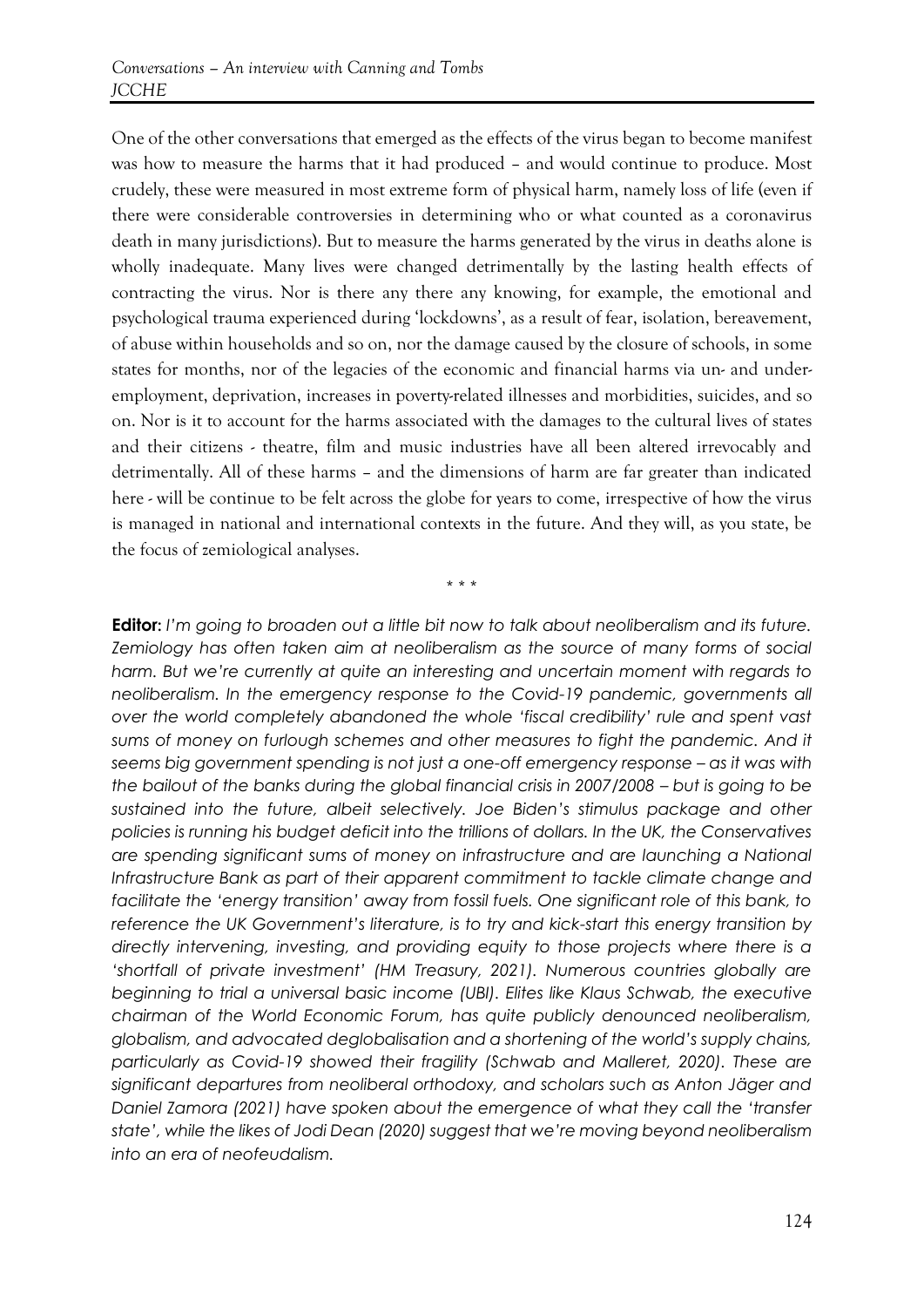*Given all of the above, do you think this another false dawn? Or are we moving beyond neoliberalism? And if so, into what? Some kind of hybrid ideology? And what are the implications of this for zemiology, which has often organised its analyses around neoliberalism as a key culprit of various social harms.* 

**Tombs:** Let me respond to your question slightly tangentially rather than directly if I may, and in ways that draw upon some of the arguments in the book. As we argue in the book, a defining feature of the zemiological enterprise must be to identify alternative forms of harm response and mitigation in ways which are coherent with some version of the 'good society', a *post-capitalism* where social harms - those assumptions, practices, policies, processes and social arrangements which deny or inhibit the flourishing of what it is to be human - are minimised if not absent. This demand to seek alternative responses to social problems might at first appear to be highly challenging – but on closer inspection the problems it poses are less about identifying alternative policy responses to social harm, but in overcoming the political obstacles to implementing them. So I would argue, for example, there is now clear evidence that corporate harm is less amenable to legal reform due to the essentially destructive nature of the corporate form – so that corporate structures at best need disruption via redistributions of power or at best dismantling so that the corporation must be abolished. I argued this with David Whyte in *The Corporate Criminal* in 2015.

For me, zemiology requires us to be imaginative, idealistic, utopian and pragmatic. Thus, being opposed to being reformist does not mean eschewing reforms. **The first thing we have to do is reject the idea that being** idealistic can never be pragmatic or useful in winning concessions or influencing policy by way of reform. But it depends what these reforms are, what they achieve – and what they pre-empt. For us, then, avoiding reform*ism* is dependent upon us retaining an element of utopianism – our demands and our actions must be achievable yet at the same time unashamedly utopian, and this is intrinsic to the zemiological enterprise. Not least if we are to avoid political immobilisation likely to be induced by a perceived need to set out a blueprint which lays down an image of a future utopia in detail, we should, as Wolfgang Streeck put it in his (2017) book *How Will Capitalism End?*, that we need to learn to think about capitalism coming to an end without assuming responsibility for proposing what to put in its place. Thinking and achieving post-capitalism will not be done by academics called zemiologists, nor will it be done by 'them', some unspecified activists 'out there', beyond academia. It will be a collective, participatory imaginative enterprise. Zemiology, however, can at least be a part of the solution rather than a part of the problem – an academic activity where it is not just possible but necessary to be part of the struggle for social justice.

\* \* \*

**Editor***: To close I'd like to ask you what you are both working on right now? Without giving too much away, is there anything our readers should keep an eye out for?*